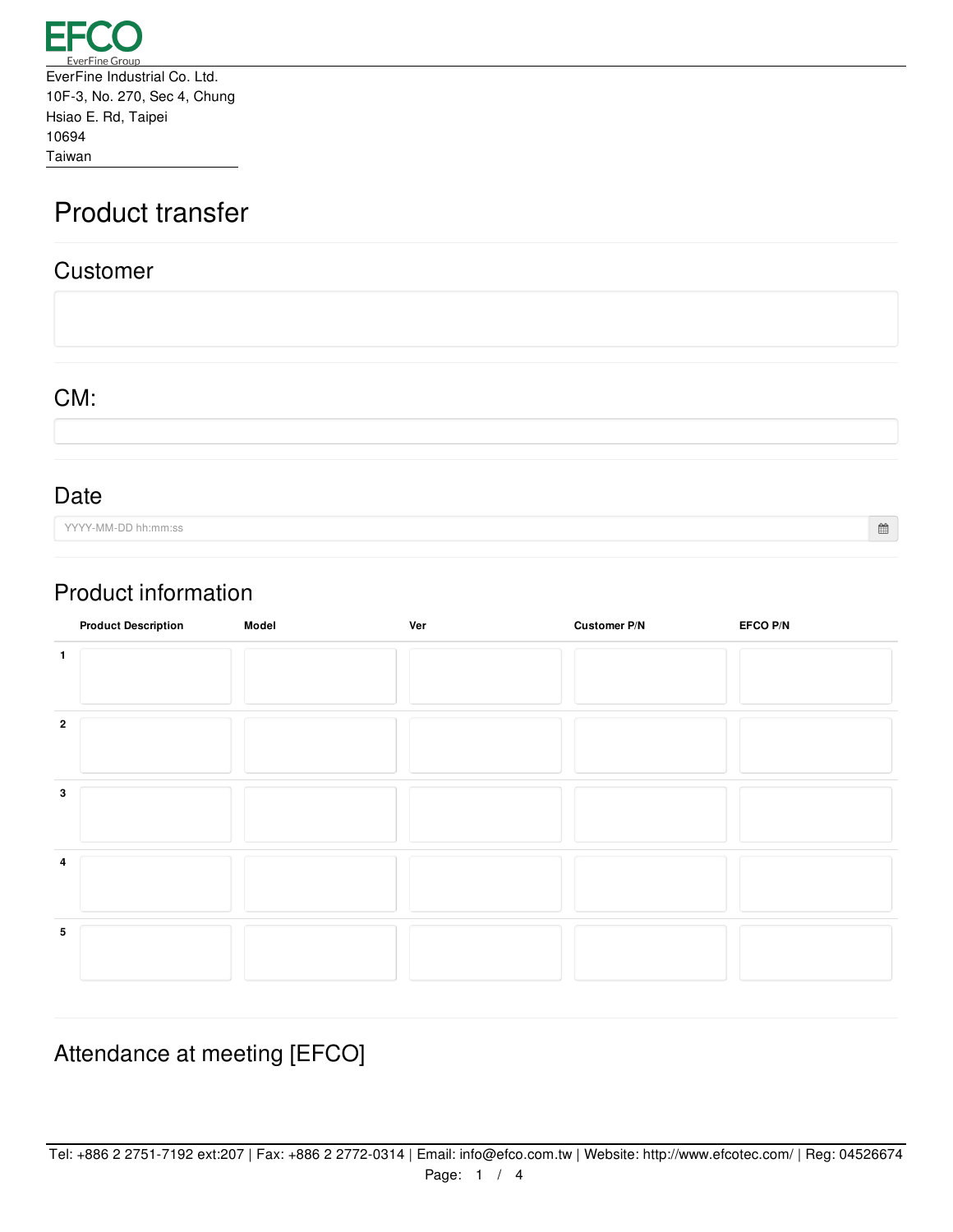|              | Name | Department |
|--------------|------|------------|
| 1            |      |            |
| $\mathbf{2}$ |      |            |
| 3            |      |            |
| 4            |      |            |
| 5            |      |            |

# Attendance at meeting [CM]

#### Check list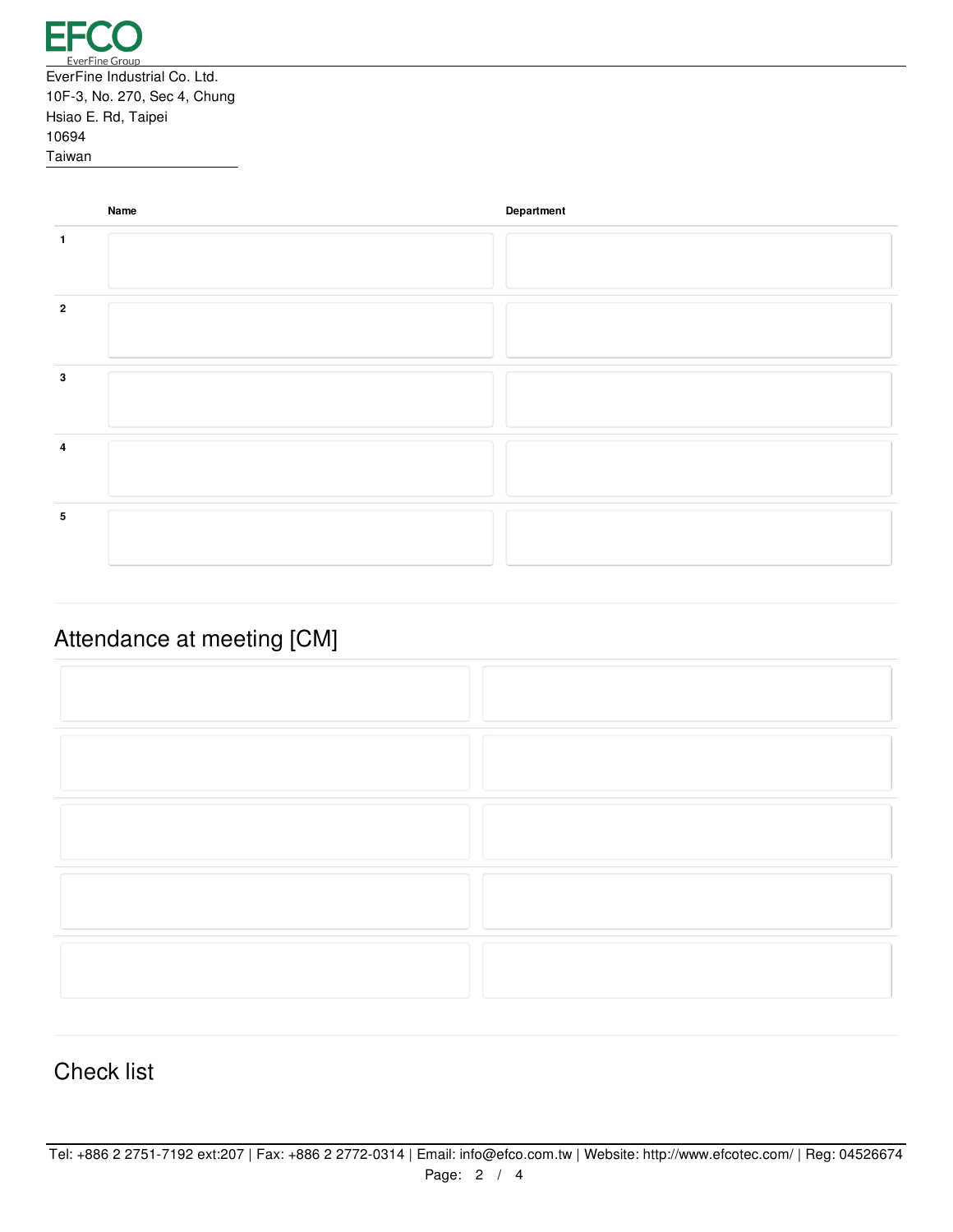|                                | Yes     | No      |
|--------------------------------|---------|---------|
| <b>Product documents</b>       | $\circ$ | $\circ$ |
| <b>Golden Sample</b>           | $\circ$ | $\circ$ |
| <b>Test Fixture</b>            | $\circ$ | $\circ$ |
| Test program                   | $\circ$ | $\circ$ |
| New technology                 | $\circ$ | $\circ$ |
| <b>Special requirements</b>    | $\circ$ | $\circ$ |
| <b>Mechanical / Dimensions</b> | $\circ$ | $\circ$ |
| <b>Packing and Labeling</b>    | $\circ$ | $\circ$ |
| <b>Other Notes</b>             | $\circ$ | $\circ$ |
|                                |         |         |

If other, precise:

## Action items

|              | <b>Actions/Discussions</b> | Responsible | <b>Due</b> | <b>States /Notes</b> |
|--------------|----------------------------|-------------|------------|----------------------|
| 1            |                            |             |            |                      |
| $\mathbf{2}$ |                            |             |            |                      |
| $\mathbf{3}$ |                            |             |            |                      |
| 4            |                            |             |            |                      |
| 5            |                            |             |            |                      |

### **Comments**